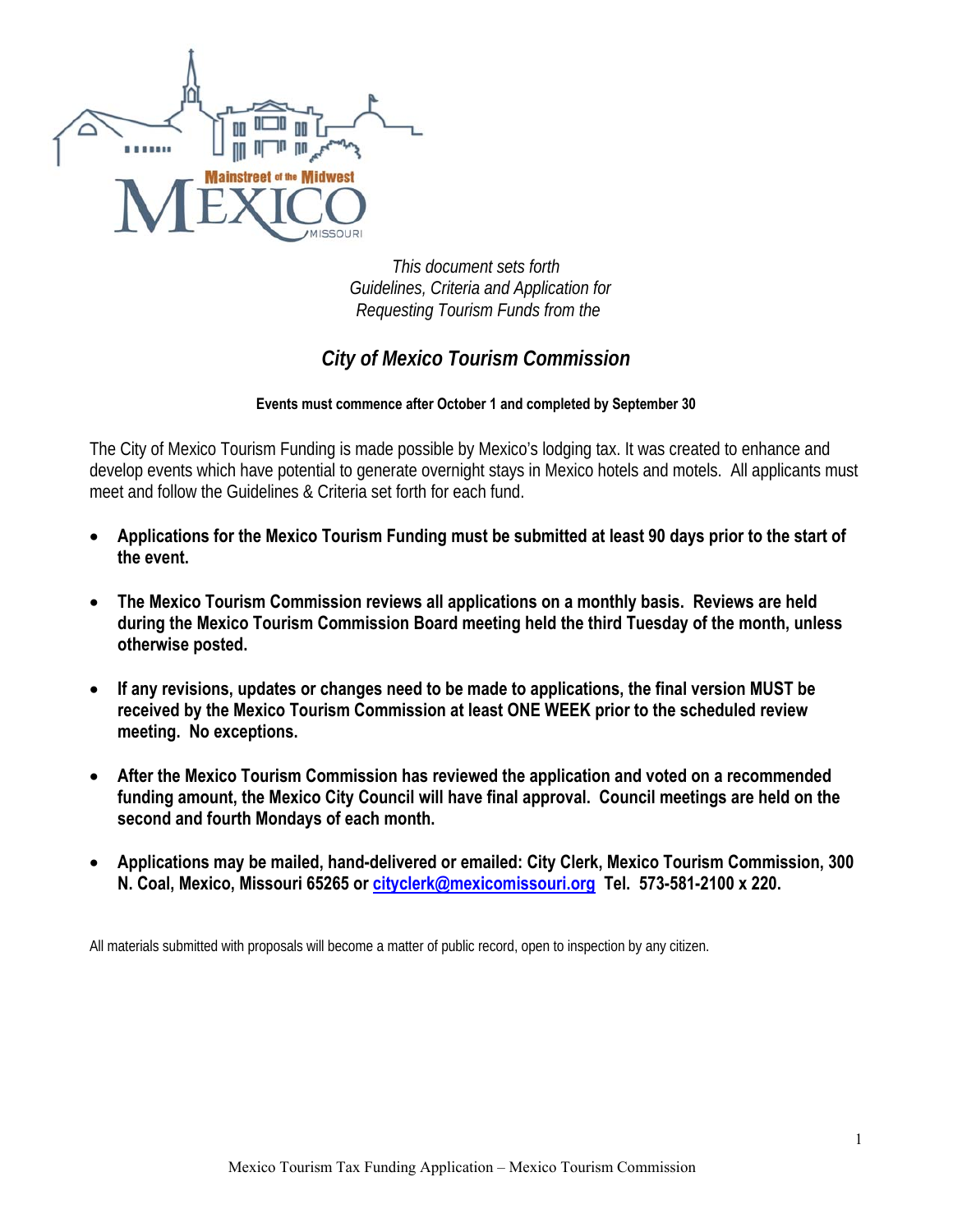### *ELIGIBLE EXPENDITURES*

### *City of Mexico Tourism Funding FESTIVALS & EVENTS*

1. Advertising, marketing, postage and printing.

The Mexico Tourism Commission may recommend funding all or only part of requested items. **This list is not exclusive**. Proposals might include items that are not listed as eligible expenditures. All requests will be assessed as to how well they meet the evaluation criteria*.* 

## *GENERAL GUIDELINES & INSTRUCTIONS*

### *City of Mexico Tourism Funding FESTIVALS & EVENTS*

- 1. Maximum funding level for any single application is no more than 50% of the total event budget.
- 2. An application is required each year.
- 3. All events must be held within three (3) miles of the city limits of Mexico, Missouri, must comply with all ADA requirements and open to the general public. Event must not be exclusive in regard to attendance.
- 4. Each application will be evaluated and based on specific scoring criteria; i.e. overnight stays, marketing plan, sponsorship plan and event timing. Events must show (or have shown) potential to attract visitors from outside Audrain County, generate overnight hotel stays and have the potential for growth.
- 5. Funded events must acknowledge the Mexico Tourism Funding as a sponsor through applicable promotional media and materials (social medial, ads, signage, banners, brochures & flyers, etc.). *(Funding provided through the Mexico Tourism Tax)*
- 6. No event may have as its primary purpose the promotion of a specific candidate, political party or platform.
- 7. No event-related print, radio or television advertising may promote lodging facilities located outside the City of Mexico.
- 8. If for any reason the organizer is unable to purchase an item or service as approved, organizer must notify the Mexico Tourism Commission and request to substitute another item or service that is comparable in scope and quality.
- 9. Event organizers agree to provide all hotel/motels in the City of Mexico with information/flyers/posters of the funded event.
- 10. Event organizers will submit photographs of the event, which will be used by the City of Mexico for tourism advertisements in various publications.
- 11. Post Event Summary reports and supporting documentation for reimbursement are due 90 days after your event ends. Failure to submit the report within the 90 days or submitting with incomplete information may affect funding of future applications. (See attached form.)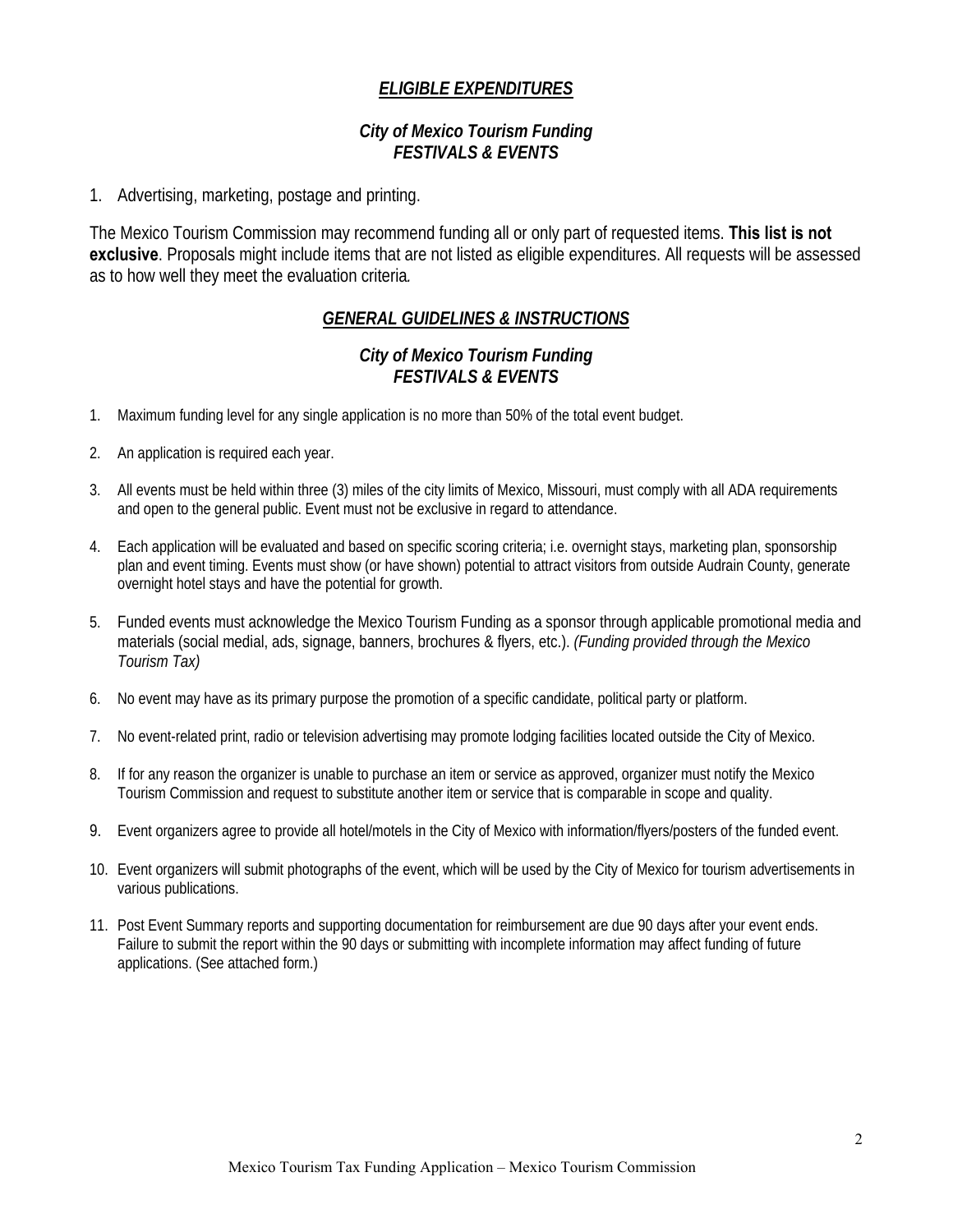#### **Ineligible Expenditures**

- 1. Salaries or other monetary compensation for event organization staff.
- 2. Food and beverage.
- 3. Legal, medical, engineering, accounting, or other consulting services.
- 4. Interest or reduction of deficits or loans.
- 5. Any event expense that is not approved for funding by the Mexico Tourism Commission during the review process.
- 6. Real property or capital improvements.
- 7. Operating expenses of the event such as field or facility rental.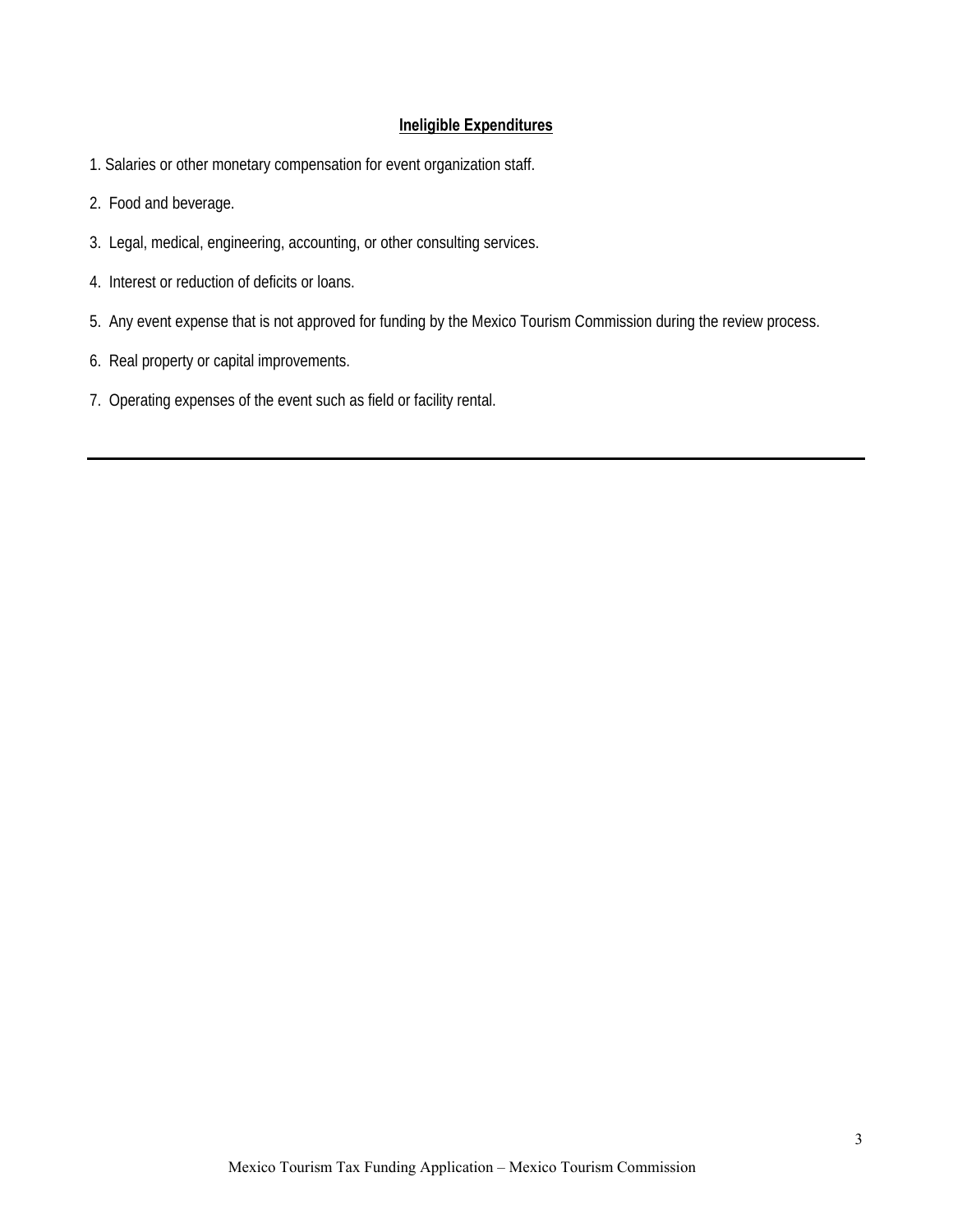### *FY2019 MEXICO TOURISM FUNDING APPLICATION City of Mexico, Missouri FESTIVALS & EVENTS*

Applications **must** be typed.

| Event Name                                                                           |                      |                                              |  |
|--------------------------------------------------------------------------------------|----------------------|----------------------------------------------|--|
|                                                                                      |                      |                                              |  |
|                                                                                      |                      |                                              |  |
|                                                                                      |                      |                                              |  |
|                                                                                      |                      |                                              |  |
|                                                                                      |                      |                                              |  |
|                                                                                      |                      |                                              |  |
|                                                                                      |                      |                                              |  |
| Will this event be held without tourism development funding?<br>Is this a new event? |                      | $\Box$ Yes $\Box$ No<br>$\Box$ Yes $\Box$ No |  |
| Have all required permits, licenses, etc. been secured?                              |                      | $\Box$ Yes $\Box$ No                         |  |
| Have you received tourism development funds before?                                  | $\Box$ Yes $\Box$ No |                                              |  |

If Yes, how much and when? \_\_\_\_\_\_\_\_\_\_\_\_\_\_\_\_\_\_\_\_\_\_\_\_\_\_\_\_\_\_

### **Narrative:**

| 1. | Briefly Describe the Event: |                                                                                                                                                                                                                                      |      |  |
|----|-----------------------------|--------------------------------------------------------------------------------------------------------------------------------------------------------------------------------------------------------------------------------------|------|--|
| 2. | with anticipated expenses.  | How do you plan to market and promote the event to attract visitors from outside Audrain County and<br>increase attendance? List in detail how the requested funds will be used, providing what advertising each vendor will provide |      |  |
|    | Vendor                      | <b>Advertising Description</b>                                                                                                                                                                                                       | Cost |  |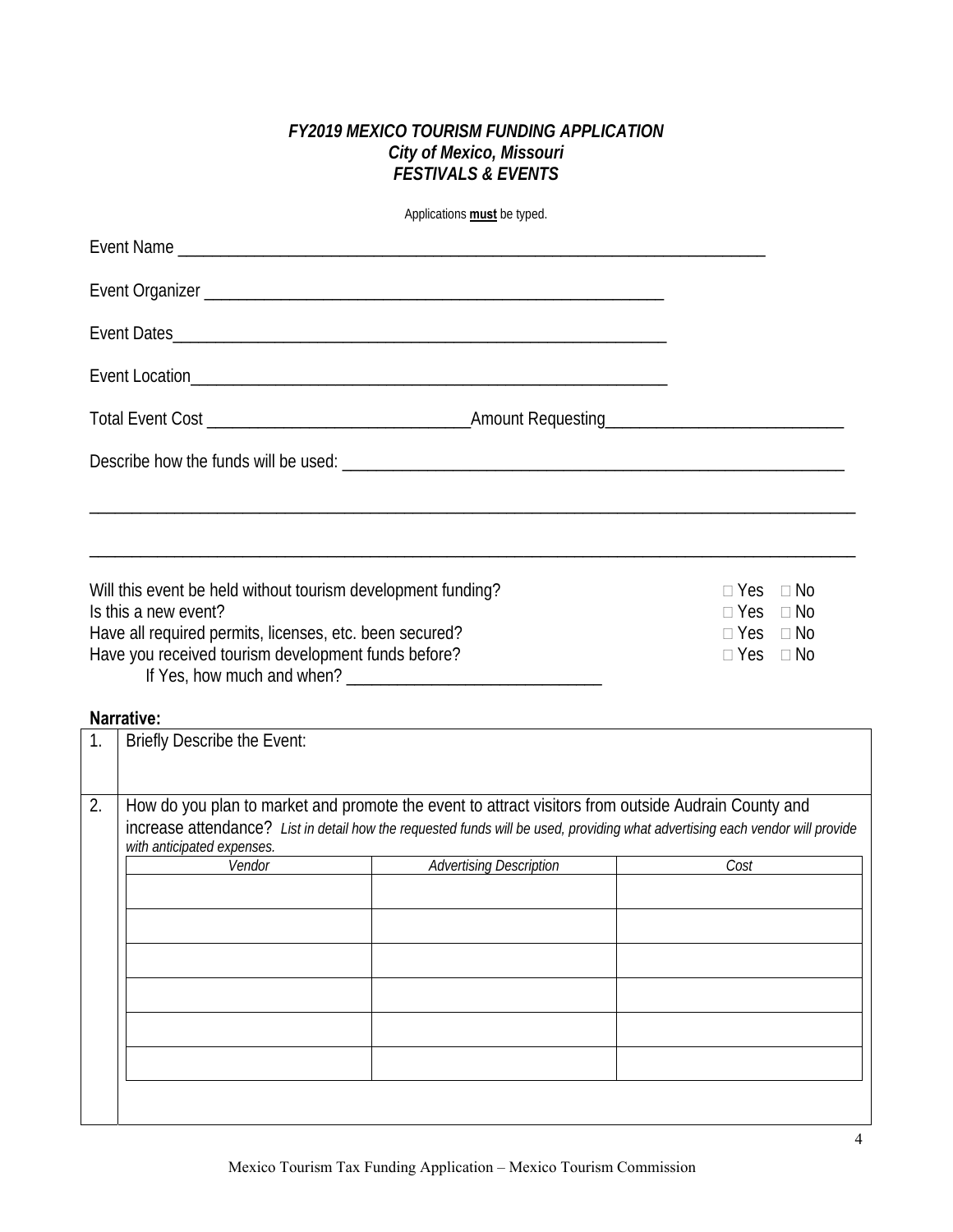| 3  | How will your event increase overnight stays?                                                           |
|----|---------------------------------------------------------------------------------------------------------|
|    |                                                                                                         |
|    |                                                                                                         |
|    |                                                                                                         |
|    |                                                                                                         |
| 4. | How many overnight stays do you estimate the event will generate? _____ (# of rooms x # of nights)      |
|    |                                                                                                         |
|    |                                                                                                         |
|    |                                                                                                         |
|    |                                                                                                         |
|    |                                                                                                         |
| 5. | Have you contacted local hotels?                                                                        |
|    |                                                                                                         |
|    | If yes, which ones?                                                                                     |
|    |                                                                                                         |
|    |                                                                                                         |
|    |                                                                                                         |
| 6. | Will your event increase retail, food & beverage expenditures by out of market visitors and in increase |
|    | tourism overall?                                                                                        |
|    |                                                                                                         |
|    |                                                                                                         |
|    |                                                                                                         |
|    |                                                                                                         |
| 7. | List any other important factors or issues about this event that you feel we should know about:         |
|    |                                                                                                         |
|    |                                                                                                         |
|    |                                                                                                         |
|    |                                                                                                         |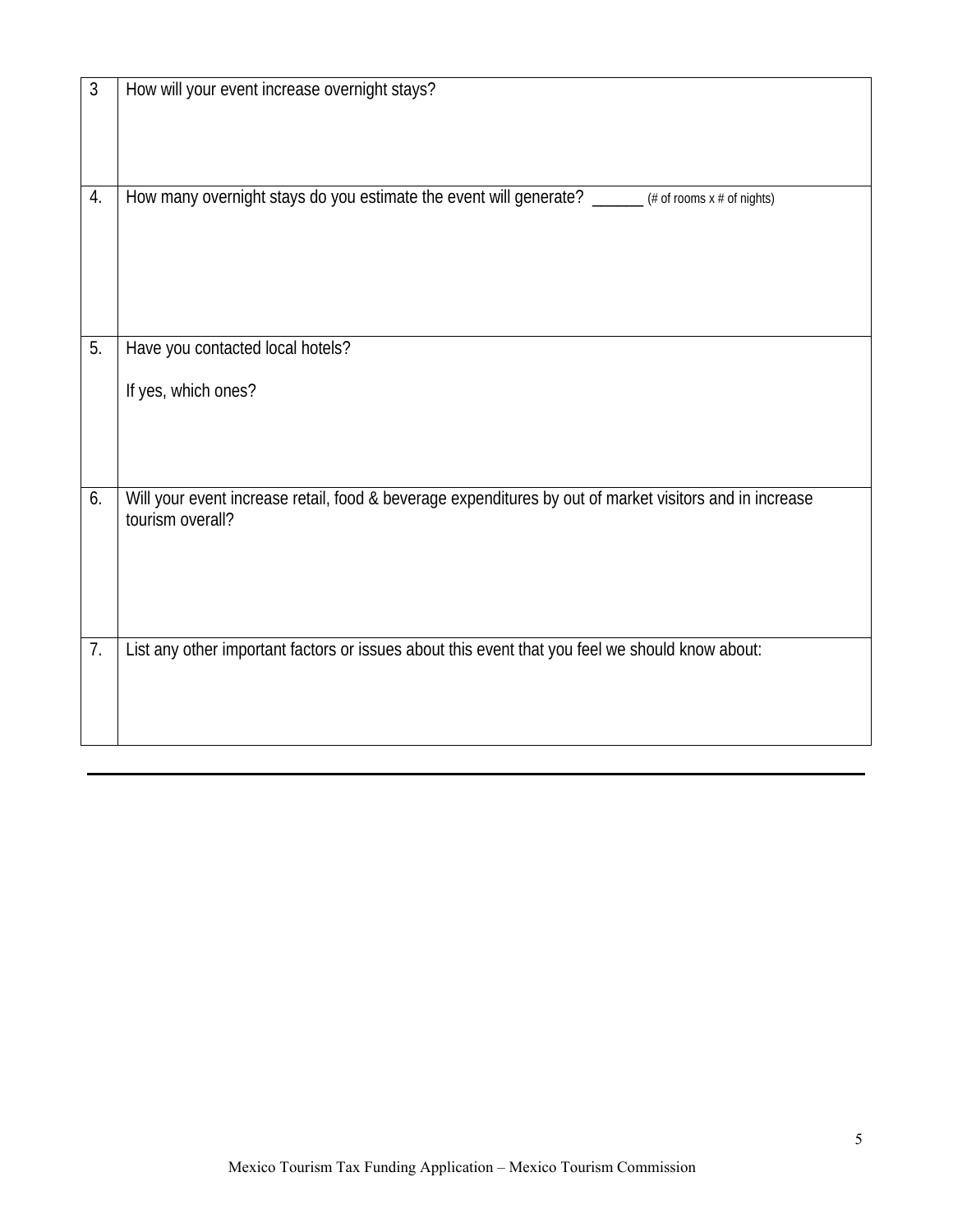## SIGNATURE/DISCLAIMER

We, the undersigned, hereby certify that we have read and understand the Mexico Tourism Funding Policies and Procedures and that all information included with our application is true and correct. We do hereby agree to submit all financial documentation regarding Mexico Tourism Funding expenditures as required.

| <b>Applicant Authorized Signature</b>                                                                                  | <b>Date</b>                                  |
|------------------------------------------------------------------------------------------------------------------------|----------------------------------------------|
|                                                                                                                        |                                              |
|                                                                                                                        |                                              |
|                                                                                                                        |                                              |
| Name of Primary Contact & Email: (if different than above):                                                            |                                              |
| ,我们也不能在这里,我们也不能在这里,我们也不能在这里,我们也不能在这里,我们也不能会不能在这里。""我们,我们也不能会不能会不能会不能会不能会不能会不能会不能<br>Legal name of Organization:        |                                              |
| Name of Organization President/or Chair of Board: _______________________________                                      |                                              |
|                                                                                                                        |                                              |
|                                                                                                                        |                                              |
|                                                                                                                        |                                              |
|                                                                                                                        |                                              |
| This organization is: Independently chartered $\Box$ Private $\Box$ Non-Profit $\Box$ Other (please describe) $\Box$ : |                                              |
|                                                                                                                        |                                              |
|                                                                                                                        |                                              |
|                                                                                                                        |                                              |
|                                                                                                                        | OFFICE USE ONLY                              |
|                                                                                                                        |                                              |
|                                                                                                                        | Date of Board Vote__________                 |
|                                                                                                                        | Amount Requested: _________                  |
|                                                                                                                        | Amount Awarded: ___________                  |
|                                                                                                                        | Date to Council______________<br>Application |